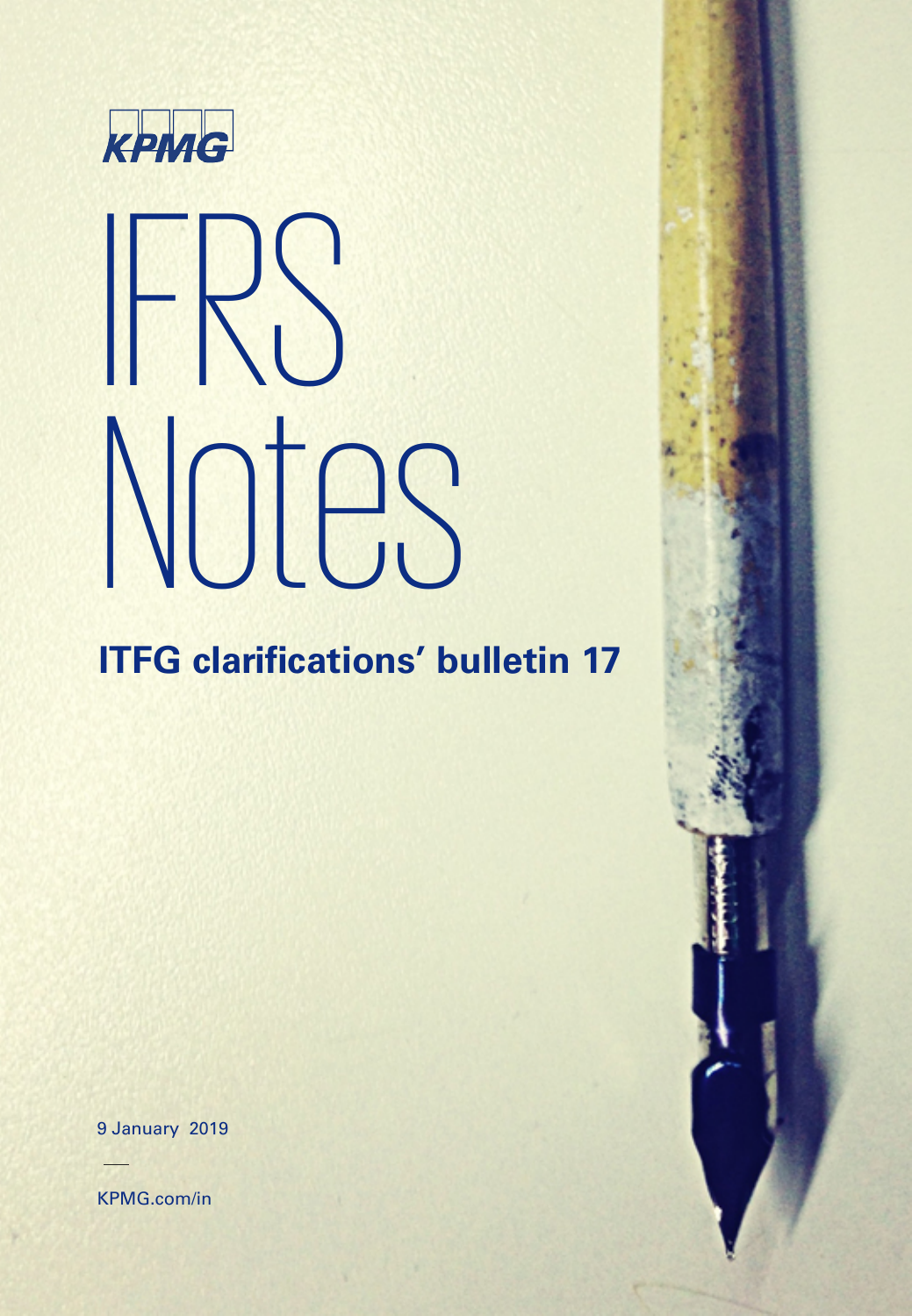# **Introduction**

The Ind AS Technical Facilitation Group (ITFG) of the Institute of Chartered Accountants of India (ICAI) issued its ITFG clarifications' bulletin 17 on 19 December 2018. It provides clarifications on 11 issues relating to various Ind AS.

This edition of IFRS Notes provides an overview of 11 issues clarified by ITFG.

# **Overview of ITFG clarifications' bulletin 17**



**1. Classification of interest related to delay in payment of taxes (Issue 8)**

An entity ABC Ltd. was required to pay certain taxes levied by a local authority. Interest was levied at a variable rate ranging from one per cent to three per cent per month depending upon the length of period of delay.

The ITFG considered an issue from the perspective of classification of interest levied due to delay in payment of taxes in the statement of profit and loss i.e. whether it would form part of finance cost or would be classified as part of 'other expenses'.

In accordance with Note 4 of the general instructions for the preparation of the statement of profit and loss, Division II of Schedule III to the Companies Act, 2013 (2013 Act), the finance costs are classified as below:

- a) Interest
- b) Dividend on redeemable preference shares
- c) Exchange differences regarded as an adjustment to borrowing costs
- d) Other borrowing costs (specify nature).

In this case, local taxes not paid by due date represent interest bearing liabilities. Therefore, an entity would need to evaluate whether the interest payable for delay in payment of taxes is compensatory in nature for time value of money or penal in nature. Thus, judgement is required to be exercised based on the evaluation of facts and circumstances of each case.

On the basis of evaluation, if an entity concluded that interest was compensatory in nature then such an interest would be required to be included in finance cost. On the other hand, if interest on delayed payment of taxes was penal in nature, then it would be classified as 'other expenses'.

#### **2. Guidance for accounting treatment in accordance with Ind AS 20**



**(a) Amendments to Ind AS 201 (Issue 1)**

Ind AS 20, *Accounting for Government Grants and Disclosure of Government Assistance* has been recently amended. It now provides an entity with a choice for accounting of government grants in the form of nonmonetary assets. Accordingly, an entity can either present the non-monetary asset and grant at fair value or record both asset and grant at a nominal amount.

X Ltd., a government company2 in which 100 per cent of its paid-up capital is held by the Government of India, received certain land in the year 2008 from the government to construct and operate a Mass Rapid Transit System (MRTS) in a metropolitan city. The land was received free of cost subject to compliance

<sup>2</sup> It is pertinent to note here that Ind AS 20 specifically scopes out the participation by the government in the ownership of an entity. In this fact pattern, Government of India has 100 per cent shareholding in the entity, but it has been assumed that the land provided has been evaluated as not being in the nature of owners' contribution and hence, it is in the nature of a government grant as per Ind AS 20. Further, it has also been assumed that the above arrangement has been evaluated as not being within the scope of Appendix D, Service Concession Arrangements of Ind AS 115, *Revenue from Contracts with Customers* or scope of Appendix A*, Service Concession Arrangements of Ind AS 18, Revenue,* as the case may be.

<sup>1</sup>Ind AS 20, has been amended and consequential amendments made to certain other Ind AS by a notification dated 20 September 2018 issued by the Ministry of Corporate Affairs, Government of India.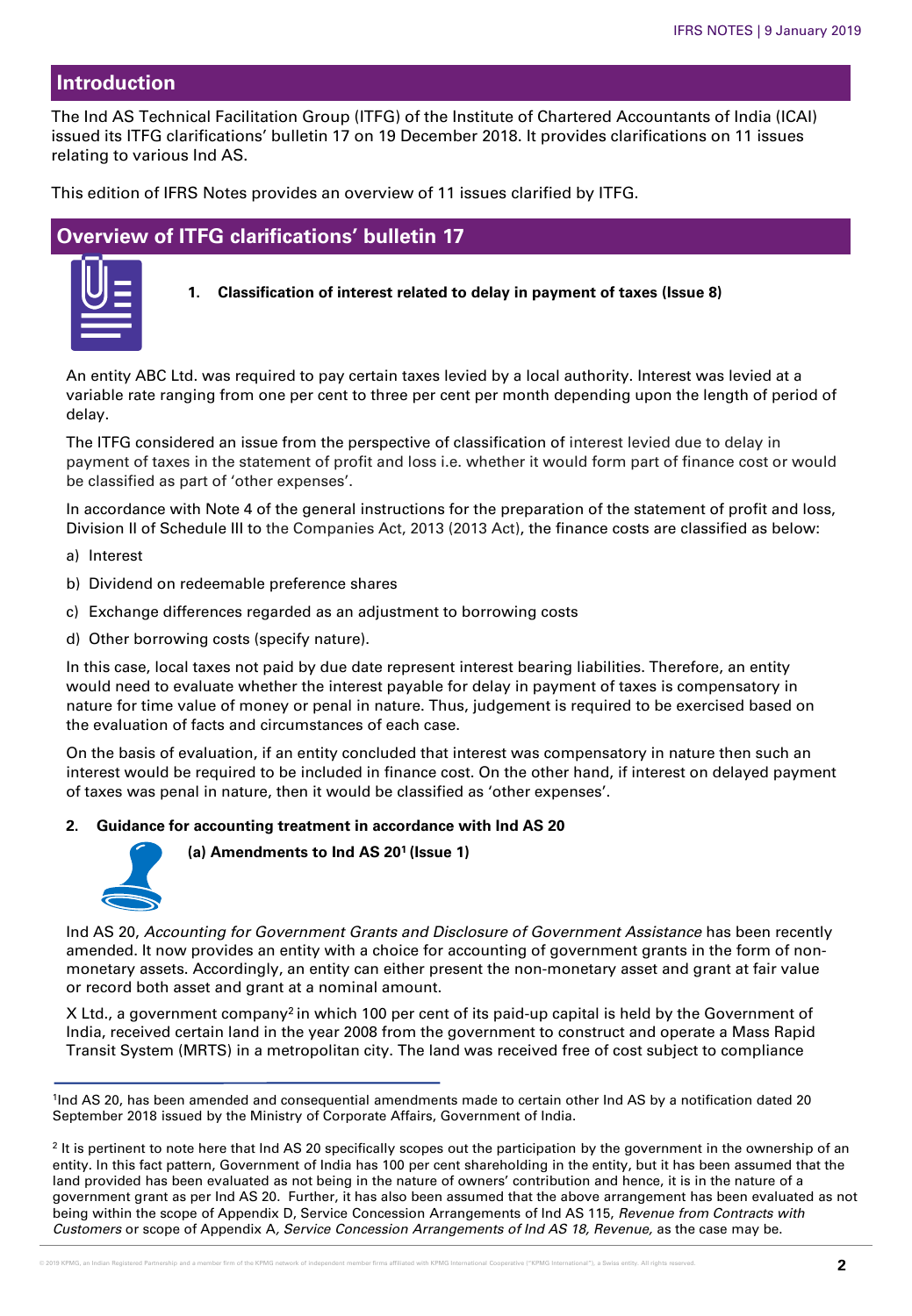# **Overview of ITFG clarifications' bulletin 17**

with specified terms and conditions. In accordance with the then applicable AS 12, *Accounting for Government Grants*, the land was recorded at a nominal value of INR1.

The ITFG considered two scenarios – i.e. one where X Ltd. is considered as a first-time adopter of Ind AS and in the second one as an entity that complies with Ind AS.



#### **i. X Ltd. is a first-time adopter of Ind AS and its first Ind AS reporting period is financial year 2018-19**

As mentioned above, under the amended Ind AS 20, X Ltd. has a choice of recognising the grant and the asset (i.e., land in this case), initially either at fair value or at a nominal amount.

Ind AS 101, *First-time Adoption of Indian Accounting Standards*, contains requirements applicable to first set of Ind AS financial statements of an entity as well as certain mandatory exceptions and voluntary exemptions for first time adopter of Ind AS.

Ind AS 101 further states the following with respect to opening Ind AS balance sheet:

- a) An entity is required to prepare and present an opening Ind AS balance sheet at the date of transition to Ind AS.
- b) An entity is required to use the same accounting policies in its opening Ind AS balance sheet and throughout all periods presented in its first Ind AS financial statements. Those accounting policies would comply with each Ind AS effective at the end of its first Ind AS reporting period. Generally those accounting policies are applied on a retrospective basis.

Accordingly, X Ltd is required to apply the amended Ind AS 20 for all periods presented in its financial statements for 2018-19, including in preparing its opening Ind AS balance sheet as at 1 April 2017.

Additionally, under Ind AS 101, there is no mandatory exception or voluntary exemption from retrospective application of Ind AS 20. Consequently, X Ltd. is required to apply the requirements of Ind AS 20, retrospectively at the date of transition to Ind AS (and consequently in subsequent accounting periods).



#### **ii. X Ltd. is not a first time adopter of Ind AS and financial year 2018-19 is its second (or third) reporting period under Ind AS**

As X Ltd. transitioned to Ind AS a few years back, therefore, it is following an accounting policy of recognising government grant and the related asset at fair value.

Ind AS 20 has been amended recently, therefore, an issue may arise whether for the financial year 2018-19, X Ltd. is required or permitted to change its accounting policy relating to government grant.

In accordance with Ind AS 8, A*ccounting Policies, Changes in Accounting Estimates and Errors,* an entity would change an accounting policy only if the change:

- a) is required by an Ind AS or
- b) results in the financial statements providing reliable and more relevant information about the effects of transactions, other events or conditions on the entity's financial position, financial performance or cash flows.

The amended Ind AS 20 now provides an entity an accounting policy choice between recognising the grant and the asset initially either at fair value or at a nominal amount. Thus, X Ltd. is not required to change the accounting policy relating to the grant as applied by it in preparing its financial statements for the previous FY. However, X Ltd. is permitted to change its accounting policy voluntarily.

Ind AS 8 lays down following two requirements that must be complied with in order to make a voluntary change in an accounting policy:

- a) The information resulting from application of the changed (i.e. the new) accounting policy must be reliable.
- b) The changed accounting policy must result in 'more relevant' information being presented in the financial statements.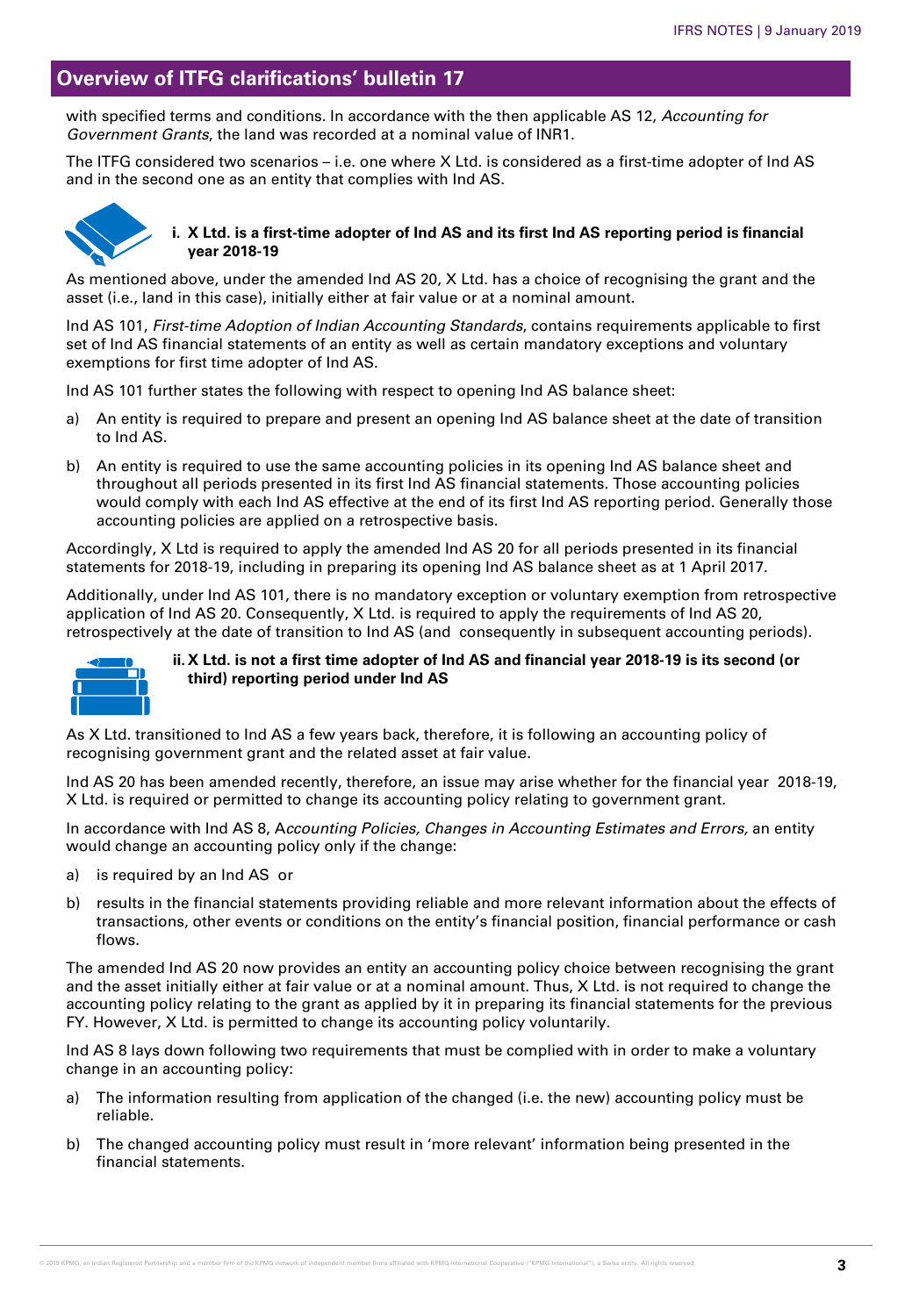Whether a change in an accounting policy results in reliable and more relevant financial information is a matter of assessment based on the particular facts and circumstances of each case.

In order to ensure that such an assessment is made judiciously (such that a voluntary change in an accounting policy does not effectively become a matter of free choice), Ind AS 8 further requires an entity making a voluntary change in an accounting policy to disclose, *inter alia*, the reasons why applying the new accounting policy provides reliable and more relevant information.

In accordance with the above, X Ltd. could make a voluntary change in an accounting policy only if such a change results in its financial statements providing reliable and more relevant information about the effects of transactions, other events or conditions on its financial position, financial performance or cash flows.

#### **(b) Export benefits under a scheme of the Government of India (Issue 3)**

The ITFG has considered and clarified on whether the benefit received by an entity (which is a registered unit in Special Economic Zone (SEZ) is a government grant or a government assistance other than government grant under Ind AS 20. The benefit from the government may be in the form of exemption from payment of taxes and duties on import/export of goods upon fulfilment of certain conditions under a scheme of the Government of India.

In accordance with the guidance given in Ind AS 20, ITFG clarified that the benefit of exemption from payment of taxes and duties levied by the government is a government grant and should be accounted for as per the provisions of Ind AS 203.

Further, classification of a grant as related to an asset or to income would require exercise of judgement and careful examination of the facts, objective and conditions attached to the scheme. The purpose of the grant and the costs for which the grant is intended to compensate would also be required to be ascertained carefully whether it is a grant related to an asset or a grant related to income and how is the same to be accounted for.

The ITFG pointed out that this issue has earlier been clarified as issue 5 in the ITFG clarifications' bulletin 11 as below:

- **Export of goods:** If the grant received is to compensate the import cost of assets, and is subject to export obligation as prescribed in the EPCG scheme, then the recognition of the grant would be linked to fulfilment of the associated export obligations and would be treated as grants related to income and such a grant will be presented in the statement of profit and loss, either separately or under a general heading such as 'other income'. Alternatively, it may be deducted in reporting the related expenses.
- **Compensate import cost of an asset:** If the grant received is to compensate the import cost of the asset, and it can be reasonably concluded that conditions relating to export of goods are subsidiary conditions, then it is appropriate to treat such grant as grants related to assets and present it as deferred income by recognising such grants in profit or loss over the life of the underlying asset.



#### **3. Disclosures related to related party transactions (Issue 6)**

An entity S Ltd., a wholly owned subsidiary of another entity P Ltd., is the sole distributor of electricity to consumers in a specified geographical area. A manufacturing facility of P Ltd. was located in the same geographical area. Consequently P Ltd. is also a consumer of electricity supplied by S Ltd.

The issue considered was whether the above transaction is required to be disclosed as a related party transaction as per Ind AS 24, *Related Party Disclosures* in the financial statements of S Ltd.

In accordance with Ind AS 24, each parent, subsidiary and fellow subsidiary in a 'group' is related to the other members of the group. In this case P Ltd. is a related party of S Ltd. from the perspective of financial statements of S Ltd.

3Education Material on Ind AS 115, *Revenue from Contracts with Customers,* issued by Ind AS Implementation Group in August 2018 has also given guidance on similar lines.

© 2019 KPMG, an Indian Registered Partnership and a member firm of the KPMG network of independent member firms affiliated with KPMG International Cooperative ("KPMG International"), a Swiss entity. All rights reserved.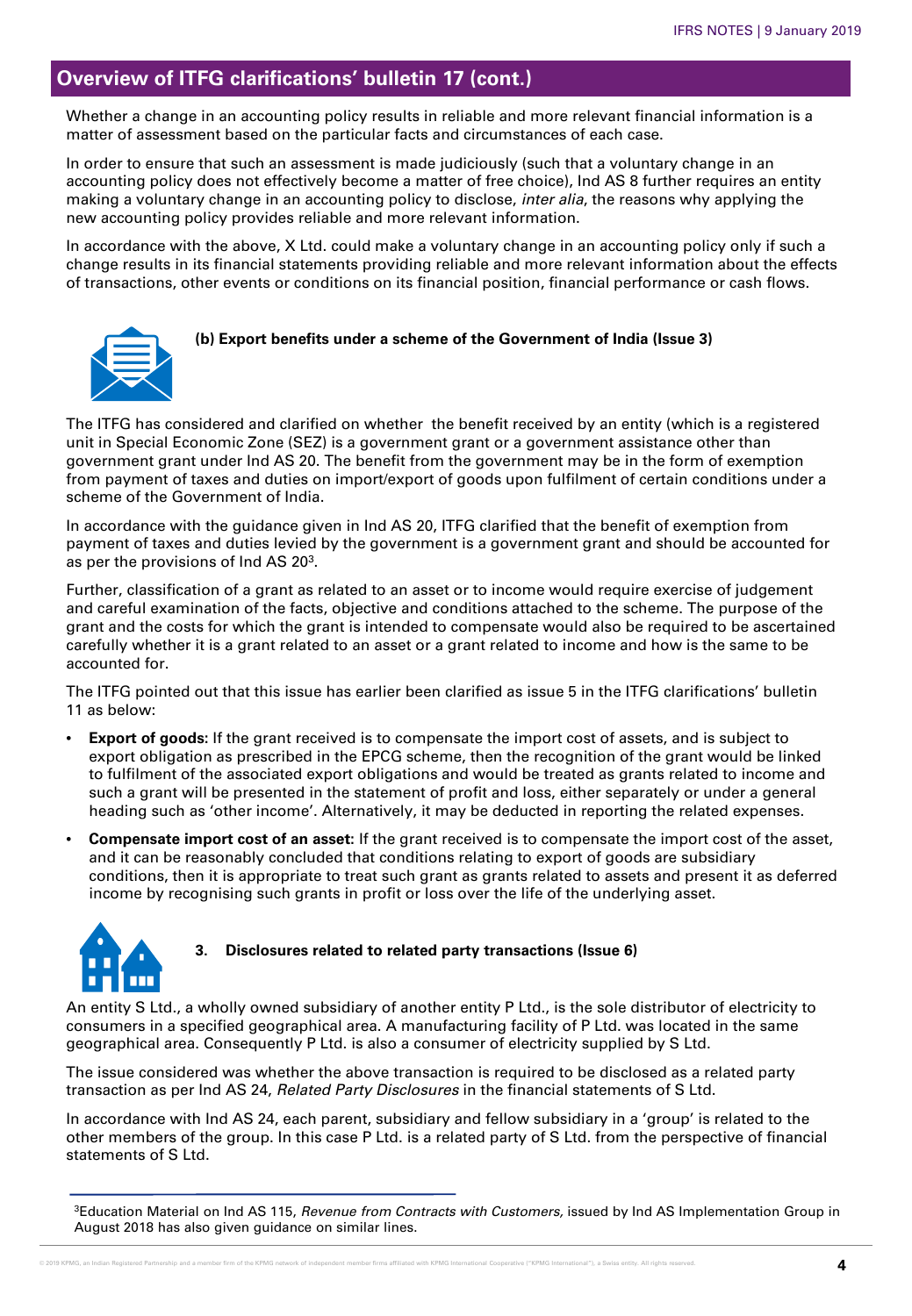S Ltd. is a public utility (being engaged in distribution of electricity), but it is also a subsidiary of P Ltd. Thus, there is a dual relationship between S Ltd. and P Ltd. - as a supplier and consumer and as subsidiary and holding company. The subsidiary and holding company relationship covered within the related party relationships to which the disclosure requirements of Ind AS 24 would apply.

Therefore, ITFG clarified that the supply of electricity by S Ltd. to P Ltd. is a related party transaction that attracts the disclosure requirements contained in Ind AS 24. This would be notwithstanding the fact that P Ltd. is charged the electricity tariffs determined by an independent rate-setting authority (i.e. the terms of supply to P Ltd. are at par with those applicable to other consumers). This is because Ind AS 24 does not exempt an entity from disclosing related party transactions merely because they have been carried out at an arm's length basis.



An entity B Ltd., a subsidiary of another entity A Ltd., (parent), owned an investment property that was measured at cost in accordance with Ind AS 40, *Investment Property*. A Ltd. sold a portion of its equity shareholding in B Ltd., and consequently B Ltd. became a joint venture between A Ltd. and another entity Z Ltd.

In accordance with the requirements of Ind AS 28, *Investments in Associates and Joint Ventures*, equity method is required to be applied in the Consolidated Financial Statements (CFS) of A Ltd. to account for its investment in the joint venture (i.e. B Ltd.). Thus, in CFS of A Ltd., equity method requires the identifiable assets and liabilities of the investee (i.e. B Ltd.) be fair valued and appropriate adjustments be made to an entity's (i.e. A Ltd.'s) share of investee's profit or loss, such as those for depreciation/ amortisation based on aforesaid fair values of identifiable assets and liabilities at an acquisition date.

Ind AS 40, on the other hand, does not allow an investment property to be measured at fair value.

The ITFG considered two accounting issues as following:

#### **i. Whether there is any contradiction between Ind AS 40 and Ind AS 28**

While considering the issue ITFG considered that though the above has been raised in the context of a situation where a former subsidiary becomes a joint venture and the investee owns an investment property that is measured at cost in accordance with Ind AS 40, it has a wider applicability, e.g. a similar issue also arises when an investor makes an investment that gives rise to a parent-subsidiary or an investor-joint venture or an investor-associate relationship between the investor and the investee.

Ind AS require the application of a mixed measurement model in preparing the balance sheet of an entity – some assets and liabilities are measured at fair value while other assets and liabilities are measured on a different basis (or bases) such as historical cost. Besides, Ind AS prohibit the recognition of certain assets such as internally-generated goodwill and brands.

From the perspective of an investor who acquires, a controlling interest in an entity (or an interest giving the investor joint control or significant influence over the investee), Ind AS requires the investor to identify whether it has made a bargain purchase gain or whether the consideration includes an element of payment for goodwill. The amount of any bargain purchase gain or of any payment for goodwill would be appropriately determined only with reference to the fair values of the identifiable assets and liabilities of the investee as at the acquisition date and not with reference to their book values as at that date.

Accordingly, the relevant standard (e.g. Ind AS 28 in the case of a joint venture or an associate) requires determination of fair values of identifiable assets and liabilities of the investee for this purpose. This does not *per se* indicate a contradiction between Ind AS 28 (or Ind AS 110, *Consolidated Financial Statements* in case of acquisition of a controlling interest) on the one hand and the standards that require a cost based measurement in the balance sheet of the investee on the other. Therefore, ITFG has clarified that there does not seem any contradiction between Ind AS 40 and Ind AS 28.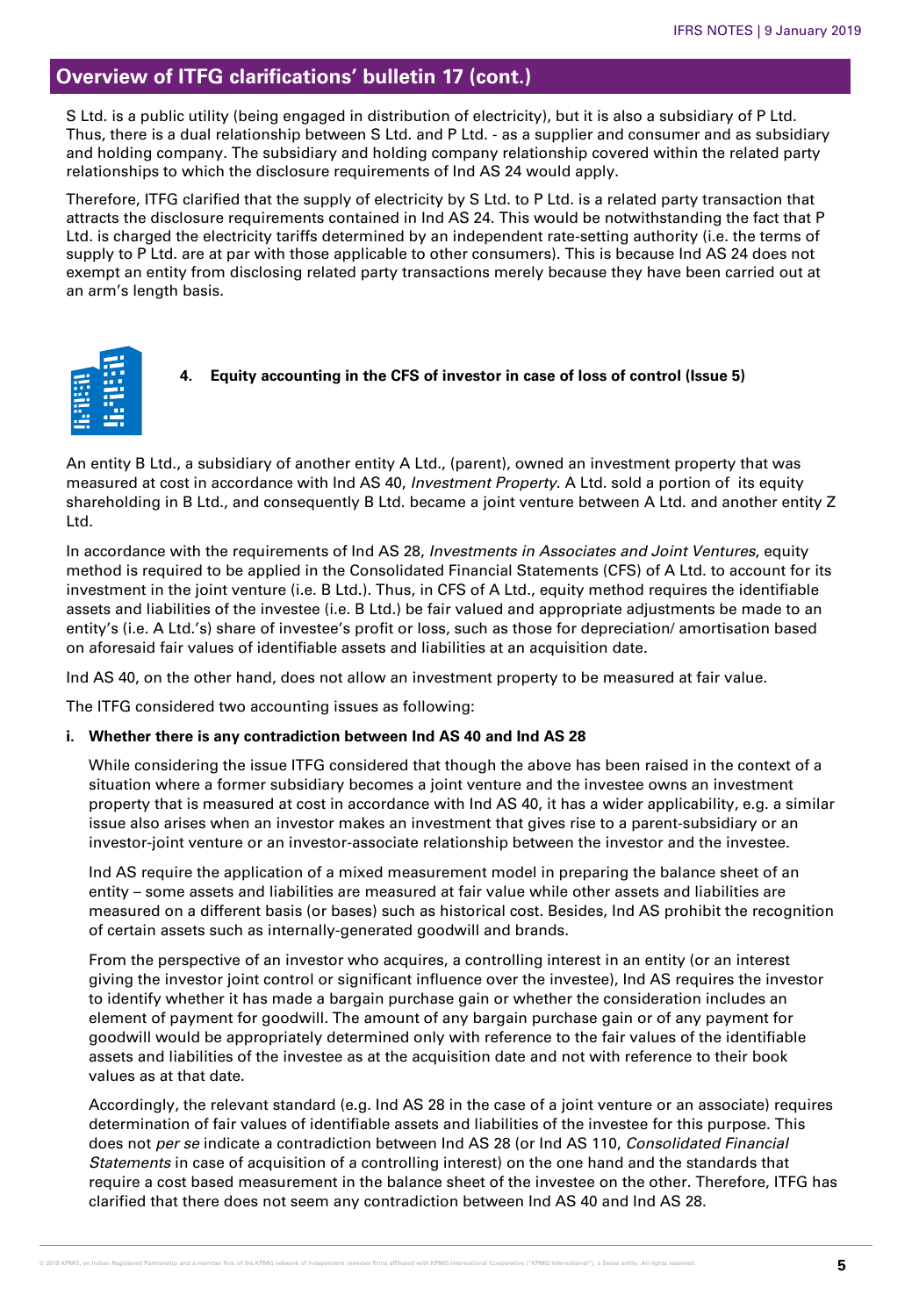#### **ii. Whether the adjustments arising out of fair valuation of investment property as required under Ind AS 28 should be made in the CFS of the investor**

In accordance with Ind AS 110, if a parent loses control of a subsidiary, it recognises any investment retained in the former subsidiary at its fair value when control is lost. Such fair value is regarded as the cost on initial recognition of an investment in a joint venture (or an associate).

Further Ind AS 28 provides that an investment is accounted for using the equity method from the date on which it becomes an associate or a joint venture. On acquisition of the investment, any difference between the cost of the investment and the entity's share of the net fair value of the investee's identifiable assets and liabilities is accounted for as follows:

- (a) Goodwill relating to an associate or a joint venture is included in the carrying amount of the investment. Amortisation of that goodwill is not permitted.
- (b) Any excess of the entity's share of the net fair value of the investee's identifiable assets and liabilities over the cost of the investment is recognised directly in equity as capital reserve in the period in which the investment is acquired.

Appropriate adjustments to the entity's share of the associate's or joint venture's profit or loss after acquisition are made in order to account, for example, for depreciation of the depreciable assets based on their fair values at the acquisition date. Similarly, appropriate adjustments to the entity's share of the associate's or joint venture's profit or loss after acquisition are made for impairment losses such as for goodwill or property, plant and equipment.

In accordance with the above, on acquisition of the investment, any difference between the cost of the investment and the entity's share of the net fair value of the investee's identifiable assets and liabilities is recognised in the manner stated above. The fair value of identifiable assets and liabilities are considered to be the cost of the assets and liabilities for the investor to the extent of its share in the investee.

Accordingly, appropriate adjustments arising out of fair valuation of assets/liabilities impacting profit or loss would be made in the CFS of the investor.



#### **5. Debt-equity classification of financial instruments**

#### **(a) Optionally convertible preference shares with discretionary dividend and an embedded call option (Issue 9)**

An entity (entity K) issued 12 per cent, five year, optionally convertible preference shares with discretionary non-cumulative dividend, at par in its functional currency. As per the terms of issue:

- (i) The holder of the preference shares had an option to convert them into fixed number of equity shares at the end of five years
- (ii) If the conversion option was not exercised, then the preference shares would be redeemed at par
- (iii) Throughout the five year period, the holder had an option to put the preference shares back to entity K at its par amount 4.

The issue under consideration was the classification and measurement of preference shares in accordance with Ind AS 32, *Financial Instruments: Presentation.*

Ind AS 32 prescribes that on initial recognition, all financial instruments or components thereof should be classified as a financial liability, a financial asset or an equity instrument in accordance with the substance of the contractual arrangement, and the relevant definitions.

Financial instruments may contain both, a liability and an equity component - i.e. a component that creates a financial liability of the entity, and that grants an option to the holder of the instrument to convert it into fixed number of equity instruments. The ITFG clarified, that considering the terms of the preference shares issued, and the guidance provided in Ind AS 32, the economic effect of issuing the

4 For the purpose of this issue, ITFG assumed that issuance of preference shares on these terms was permissible in the relevant jurisdiction. Further, transaction costs were assumed to be negligible.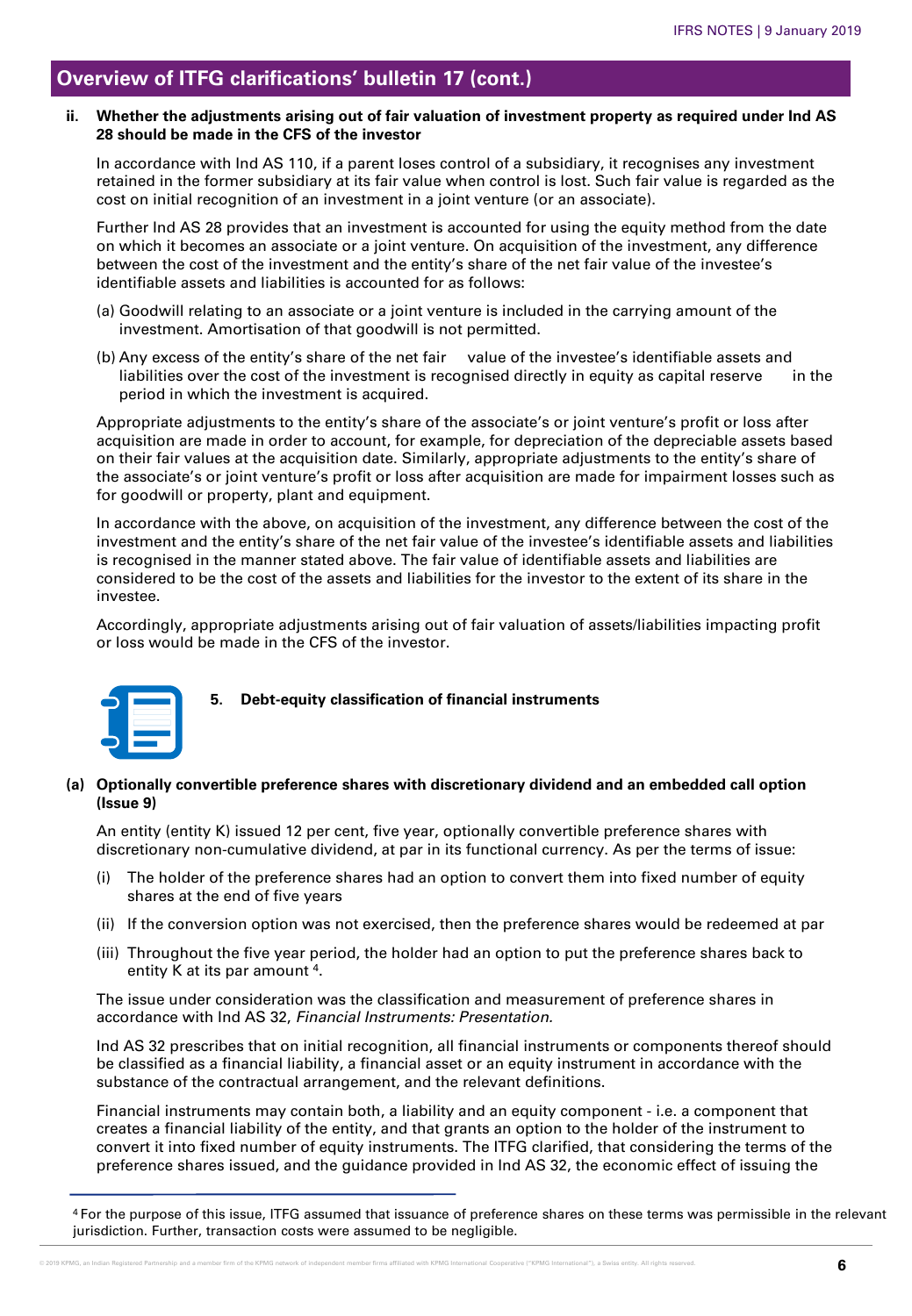above instrument was substantially the same as issuing simultaneously a debt instrument with early settlement provision and warrants to purchase ordinary shares. Accordingly, the components of the preference shares would be required to be classified and presented separately.

The ITFG stated, that in accordance with Ind AS 32, the initial carrying amount of the compound financial instrument would be allocated to its equity and liability components. Accordingly, entity K would be required to first determine the carrying amount of the liability component by measuring the fair value of a similar liability (including any embedded non-equity derivative features) that does not have an associated equity component. The carrying amount of the equity component would be the residual amount, computed by deducting the fair value of the financial liability from the fair value of the compound financial instrument as a whole. The value of the derivative feature embedded in the compound financial instrument (the call option in this case), would be included in the liability component.

However, ITFG noted that in the given case, entity K had a contractual obligation to pay the par amount to the holder of a preference share at any point in time, hence, the liability component had a demand feature attached. Thus, while measuring the fair value of the liability component, reference to Ind AS 113, *Fair Value Measurement* would be required to be made. As per Ind AS 113, the fair value of a financial liability with a demand feature (e.g. a demand deposit) is not less than the amount payable on demand, discounted from the first date that the amount could be required to be paid.

Therefore, in accordance with the above, the whole of the issue price of the preference shares would be allocated to the liability component and no amount would be assigned to the equity component.



#### **(b) Issue of rights offer (Issue 10)**

An issue was considered, wherein an entity (entity X), with INR as its functional currency had two classes of non-puttable equity shares - Class A and Class B. Post the date of transition to Ind AS, entity X made a rights offer to all holders of Class B equity shares. The terms of the right offer were:

- For each equity share of Class B held, the shareholder is entitled to subscribe to 100 equity shares of Class A
- The rights offer price was fixed at:
	- INR60 per Class A share for Indian shareholders, and
	- USD1 per Class A share for overseas shareholders.
- The rights offer was valid for six months.

The ITFG considered whether from the perspective of entity X, the rights offer to Class B shareholders to acquire Class A shares is an equity instrument or a (derivative) financial liability.

Ind AS 32 lays down the principles for the classification of financial instruments as financial assets, financial liabilities or equity instruments from the issuer's perspective. The definition of financial liabilities *inter alia* states that a financial liability is any liability that is a derivative that would or may be settled other than by the exchange of a fixed amount of cash or another financial asset for a fixed number of the entity's own equity instruments. For this purpose, rights, options or warrants to acquire a fixed number of the entity's own equity instruments for a fixed amount of any currency are equity instruments if the entity offers the rights, options or warrants pro rata to all of its existing owners of the same class of its own non-derivative equity instruments…'

Considering the above definition, ITFG evaluated the terms of the rights issued as below:

- The rights offer was for acquiring a fixed number of the entity's own equity instruments (i.e. for each equity share of Class B held, the shareholder was entitled to subscribe to 100 equity shares of Class A)
- The right exercise price was a fixed amount i.e. INR60 per share for Indian shareholders and USD1 per share for overseas shareholders
- Entity X had made the rights offer to all the existing shareholders of Class B equity shares pro-rata to their holding of Class B equity shares.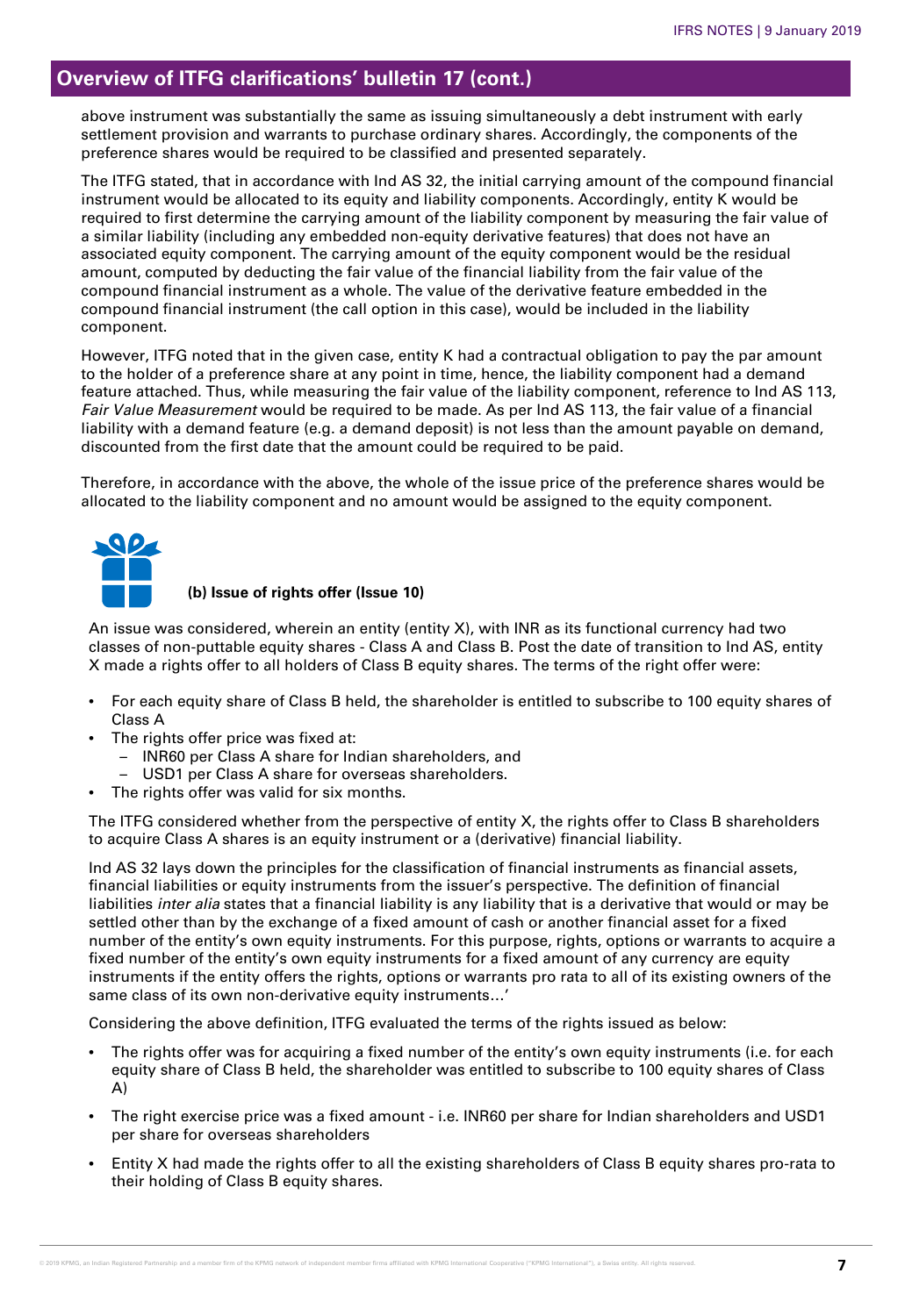On the basis of the above evaluation, since all the conditions for equity classification were met, ITFG concluded, that the rights offer to Class B shareholders to acquire Class A shares should be classified as an equity instrument.



#### **(c) Preference shares issued in foreign currency (Issue 11)**

The ITFG considered an issue wherein an entity (entity Y), with INR as its functional currency, issued preference shares with three years term denominated in a foreign currency to an overseas investor. As per the terms of issue, at the end of three years, entity Y had an option to either redeem each preference share at USD10 or get it converted into three equity shares of entity Y.

The issue under consideration was whether entity Y would classify the equity conversion option forming part of terms of issue of preference shares as an equity instrument or a (derivative) financial liability.

The ITFG noted that as a general principle, a derivative is a financial liability if it will or may be settled other than by the exchange of a fixed amount of cash or another financial asset for a fixed number of the entity's own equity instruments. The term 'fixed amount of cash' referred to an amount of cash fixed in the functional currency of the reporting entity. Since an amount fixed in a foreign currency has the potential to vary in terms of functional currency of the reporting entity due to exchange rate fluctuations, it does not represent a 'fixed amount of cash'. However, as an exception, Ind AS 32 regards an equity conversion option embedded in a convertible bond denominated in a foreign currency to acquire a fixed number of the entity's own equity instruments to be an equity instrument if the exercise price was fixed in *any* currency (i.e. functional or foreign currency)5.

Ind AS 32 made the aforementioned exception only in the case of an equity conversion option embedded in a convertible bond denominated in a foreign currency, even though it explicitly recognised at several other places that other instruments could also contain equity conversion options. Given this position, it does not seem that the above exception could be extended by analogy to equity conversion options embedded in other types of financial instruments denominated in a foreign currency such as preference shares.

Accordingly, ITFG concluded that the equity conversion option forming part of terms of issue of preference shares under discussion would be a (derivative) financial liability of entity Y Ltd.



#### **6. Inclusion of Dividend Distribution Tax (DDT) on preference shares in Effective Interest Rate (EIR) (Issue 2)**

An entity ABC Ltd. issued cumulative redeemable preference shares carrying a fixed rate of dividend per annum. The preference shares are redeemable at a specified premium at the end of eight years from the date of their issue. On a consideration of the substance of the terms and conditions of issue of the preference shares, including the stipulations as to dividends and premium payable on redemption, ABC Ltd. determined that the preference shares would qualify for classification as a financial liability in their entirety under Ind AS 32.

The ITFG considered that in case preference shares are accounted for in accordance with Ind AS 109, *Financial Instruments,* would DDT on such shares be included in computing EIR thereon.

In accordance with the guidance contained in Ind AS 32, if a financial instrument is classified as a financial liability in its entirety the 'dividend' thereon is in the nature of interest and is accordingly charged to the statement profit and loss.

Further, Ind AS 109 provides that when applying the EIR method, an entity generally amortises any fees, points paid or received, transaction costs and other premiums or discounts that are included in the calculation of EIR over the expected life of the financial instrument.

<sup>5</sup> Currently, IAS 32, *Financial Instruments: Presentation*, does not have this exception, and a conversion option denominated in a foreign currency does not meet the 'fixed amount of cash' criterion.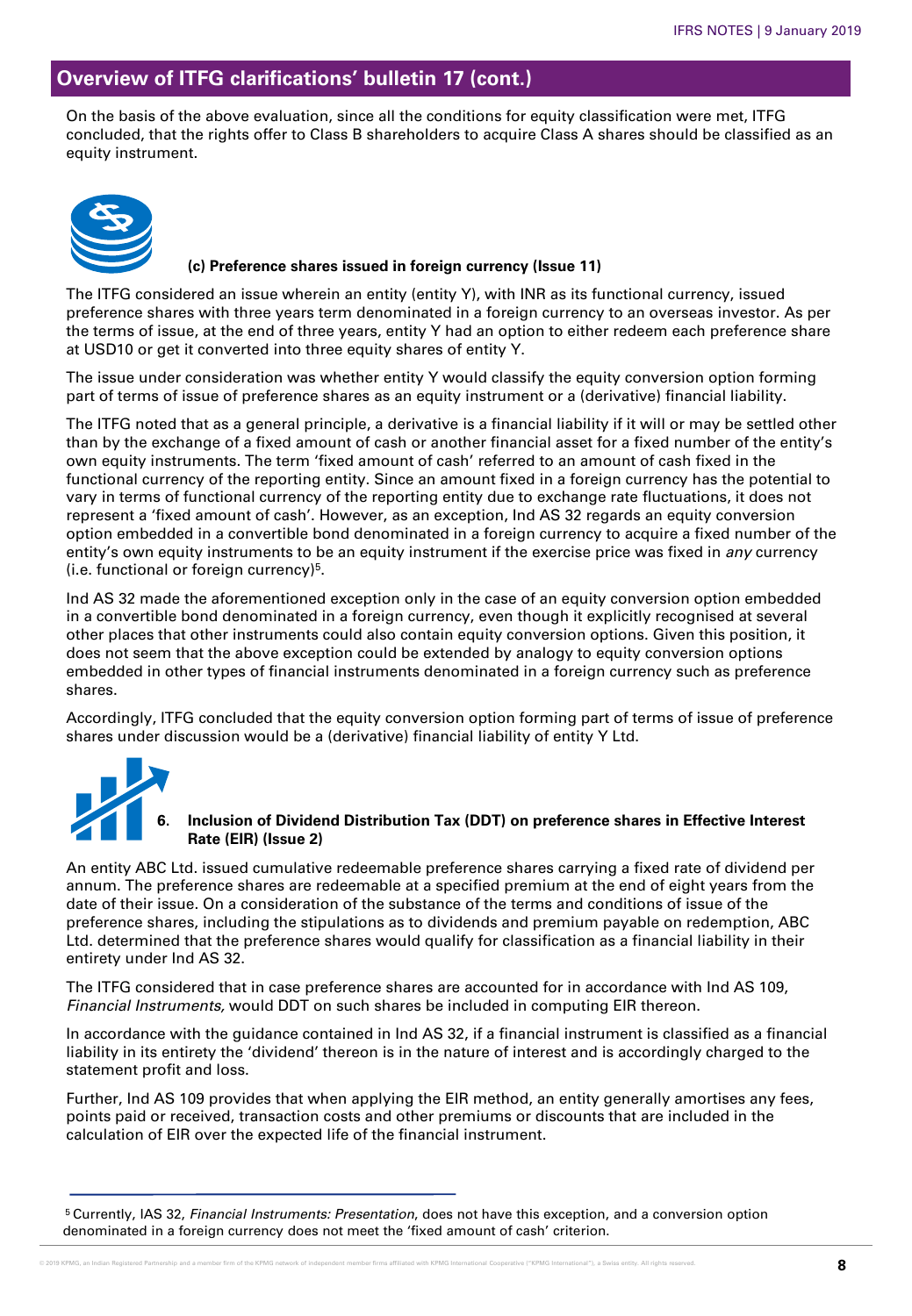Additionally, the Guidance Note on Division II - Ind AS Schedule III to the Companies Act, 2013 issued by of the ICAI provides guidance in respect of dividend on preference shares. The guidance is as follows:

'Dividend on preferences shares, whether redeemable or convertible, is of the nature of 'interest expense', only where there is no discretion of the issuer over the payment of such dividends. In such a case, the portion of dividend as determined by applying the effective interest method should be presented as an 'interest expense' under 'finance cost'. Accordingly, the corresponding DDT on such portion of nondiscretionary dividends should also be presented in the statement of profit and loss under 'interest expense'.'

Frequently Asked Questions (FAQs) regarding DDT issued by the Accounting Standards Board (ASB) of the ICAI provide that, presentation of DDT paid on the dividends should be consistent with the presentation of the transaction that creates those income tax consequences. Therefore, DDT should be charged to profit or loss, if the dividend itself is charged to profit or loss. If the dividend is recognised in equity, the presentation of DDT should be consistent with the presentation of the dividend, i.e. to be recognised in equity.

Accordingly, ITFG clarified that in this case, the preference shares are classified as a liability in their entirety and dividend thereon is therefore considered to be in the nature of interest. Accordingly, the related DDT should be regarded as part of interest cost and should form part of EIR calculation.

#### **7. Recognition of dividend income on an investment on a debt instrument in the books of the investor (Issue 4)**

The ITFG has earlier considered an issue where legal form of income received by an investor or an investment in a financial instrument considered as dividend.

In that clarification, it was stated that the recognition of income will depend on the classification of the instrument as at Fair Value Through Profit or Loss (FVTPL), at amortised cost or at Fair Value Through Other Comprehensive Income (FVOCI) as determined in accordance with the requirements of Ind AS 109.

In this bulletin, ITFG has further clarified on the situation when a financial asset cannot be classified under amortised cost or FVOCI (debt) category.

In accordance with Ind AS 109, to be classified as amortised cost or FVOCI (debt) category, a financial asset must meet the following two conditions:

- i. Business Model Test and
- ii. Contractual Cash flow Characteristic test (SPPI test).

Ind AS 109 provides guidance on the SPPI and business model test.

The ITFG considered an example of a redeemable preference shares as a debt instrument with legal form of income as dividend. In order to assess if SPPI test is met for a redeemable preference share, an entity would need to evaluate if the dividend is discretionary or non-discretionary.

Where payment of dividend is not at the discretion of the issuer, the contractual cash flows (dividends and redemption proceeds) associated with the preference share would be akin to those associated with a plainvanilla loan or other plain-vanilla debt instrument unless the cash flows do not meet the SPPI test.

On the other hand, where the payment of dividend on the preference share, whether cumulative or noncumulative, is at the discretion of the issuer, the contractual cash flows characteristics differ from those of a basic lending arrangement as interest is also a contractual flow in a basic lending arrangement.

Accordingly, a preference share with a discretionary dividend feature cannot be said to represent a basic lending arrangement. Hence, such a preference share fails the SPPI test and cannot, therefore, be classified as at amortised cost or FVOCI. Therefore, such preference share would be classified at FVTPL.

An entity would need to consider applicable legal provisions in the relevant jurisdiction and also specific terms and conditions associated with the preference shares.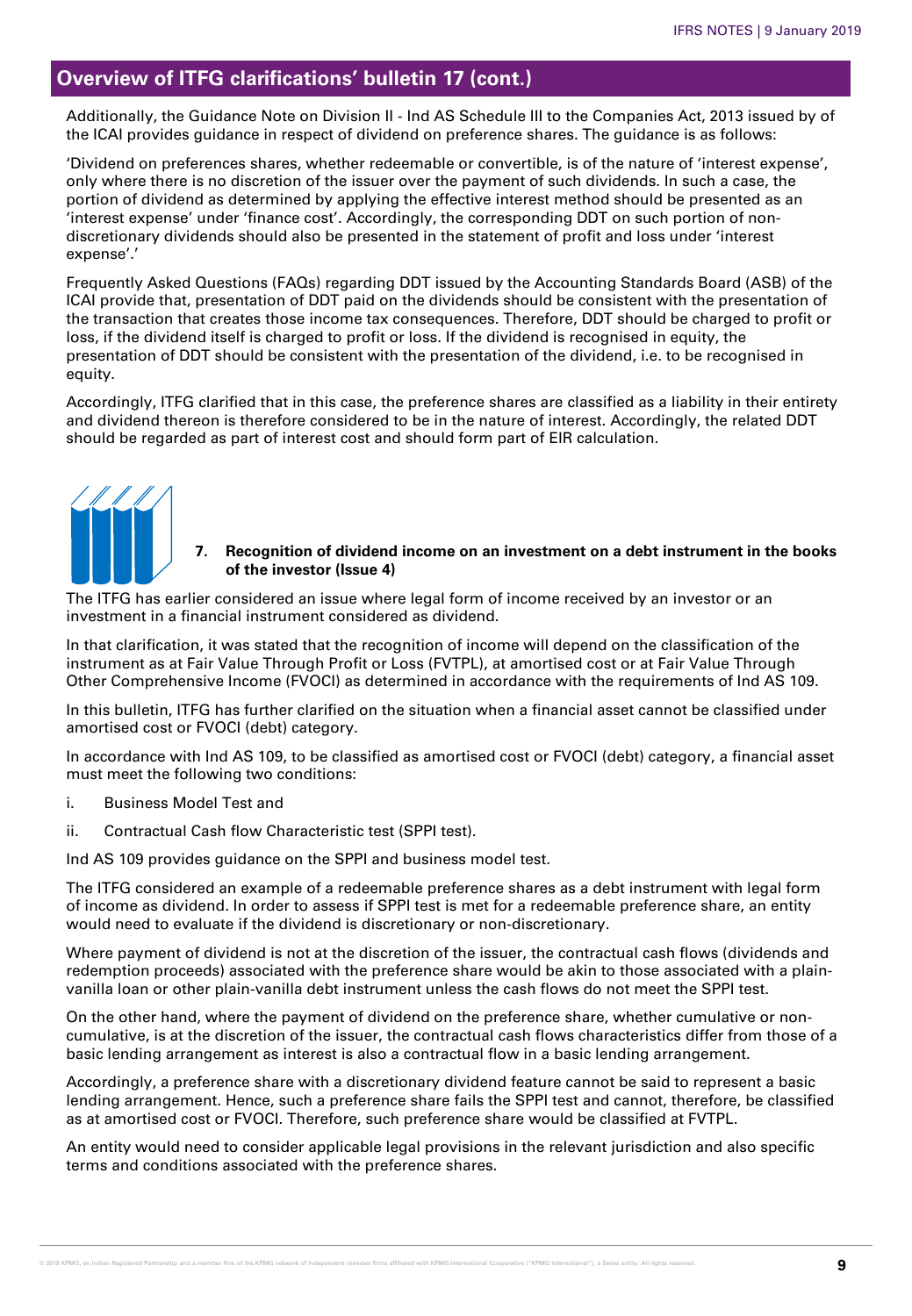In case the preference shares meet the SPPI test and business model test then the dividend income would be accounted for using EIR method provided the instrument is classified under either at amortised cost or FVOCI. In case, it does not meet above tests or the entity has chosen the fair value option, the instrument would be classified at FVTPL and the entity would give disclosures for its accounting policy in accordance with disclosure requirements contained in Ind AS 107, *Financial Instruments: Disclosures*.



#### **8. Creation of deferred tax on land converted from fixed asset to inventory (Issue 7)**

An entity Z Ltd. purchased certain land as fixed asset on 1 January 2007 for INR100 which was subsequently converted to inventory on 1 January 2016. At the date of conversion indexed cost of land was INR150 and its fair value was INR1,000.

Z Ltd. adopted Ind AS from 1 April 2018 and its date of transition was 1 April 2017.

On the date of transition, the land (now classified as inventory) was recognised at its historical cost (i.e. INR100, which was its carrying value).

The issue considered by ITFG was that should Z Ltd. recognize deferred tax on land on the date of transition to Ind AS.

The ITFG pointed out that as per Income tax laws on conversion of a capital asset into stock-in-trade, and thereafter, sale of the stock-in-trade, the tax treatment would be as follows:

- **Capital gains tax:** There will be capital gains liability in respect of the conversion of capital asset into stock-in-trade, at market value thereof on the date of conversion. Thus, the capital gains will be computed as the difference between the indexed cost of capital asset to the assessee and the fair market value of such capital asset on the date of its conversion into stock-in-trade. However, the tax will be computed using the capital gains tax rate applicable in the year of actual sale and not in the year of conversion. Also, the capital gains tax will be required to be paid only at the time of sale of the stock-intrade.
- **Profit/loss on sale of land as stock-in-trade:** As regard the sale of the stock-in-trade, any profit realised or loss incurred (i.e., difference between the sale proceeds and fair value on the date of conversion) will be liable to tax as business income. Such profit/loss would accrue and be liable to tax at the time of sale of the stock-in-trade. If there is a business loss in the year of sale of stock-in-trade, the Income-tax Act allows the loss to be offset against capital gains arising on conversion. Thus, the liability for capital gain tax on conversion is not sacrosanct and can vary depending on outcome from sale of stock-in-trade.

Considering the above, conversion of capital asset into stock-in-trade does not require the company to recognise any current tax liability. Under the Income-tax Act, the current tax liability will arise only on the sale of stock-in-trade.

However, the company would need to consider deferred tax implications under Ind AS 12, *Income Taxes.*  Ind AS 12 provides Deferred Tax Asset (DTA)/Deferred Tax Liability (DTL) would be required to be created for all deductible/taxable temporary differences between the carrying amount of an asset or liability in the balance sheet and its tax base <sup>6</sup> respectively. Only in specified situations e.g. if DTA/DTL arises from a transaction that affects neither accounting profit nor taxable profit (tax loss) at the time of the transaction (initial recognition exemption), would it not be recognised. The ITFG pointed out that recognition of DTA would be subject to consideration of prudence.

Ind AS 12 also provides that the measurement of DTL and DTA reflects the tax consequences that would follow from the manner in which the entity expects, at the end of the reporting period, to recover or settle the carrying amount of its assets and liabilities. The expectation of the entity at the end of the reporting period with regard to the manner of recovery or settlement of its assets and liabilities would require exercise of judgement based on evaluation of facts and circumstances in each case.

<sup>&</sup>lt;sup>6</sup> The tax base of an asset or liability is the amount attributed to that asset or liability for tax purpose.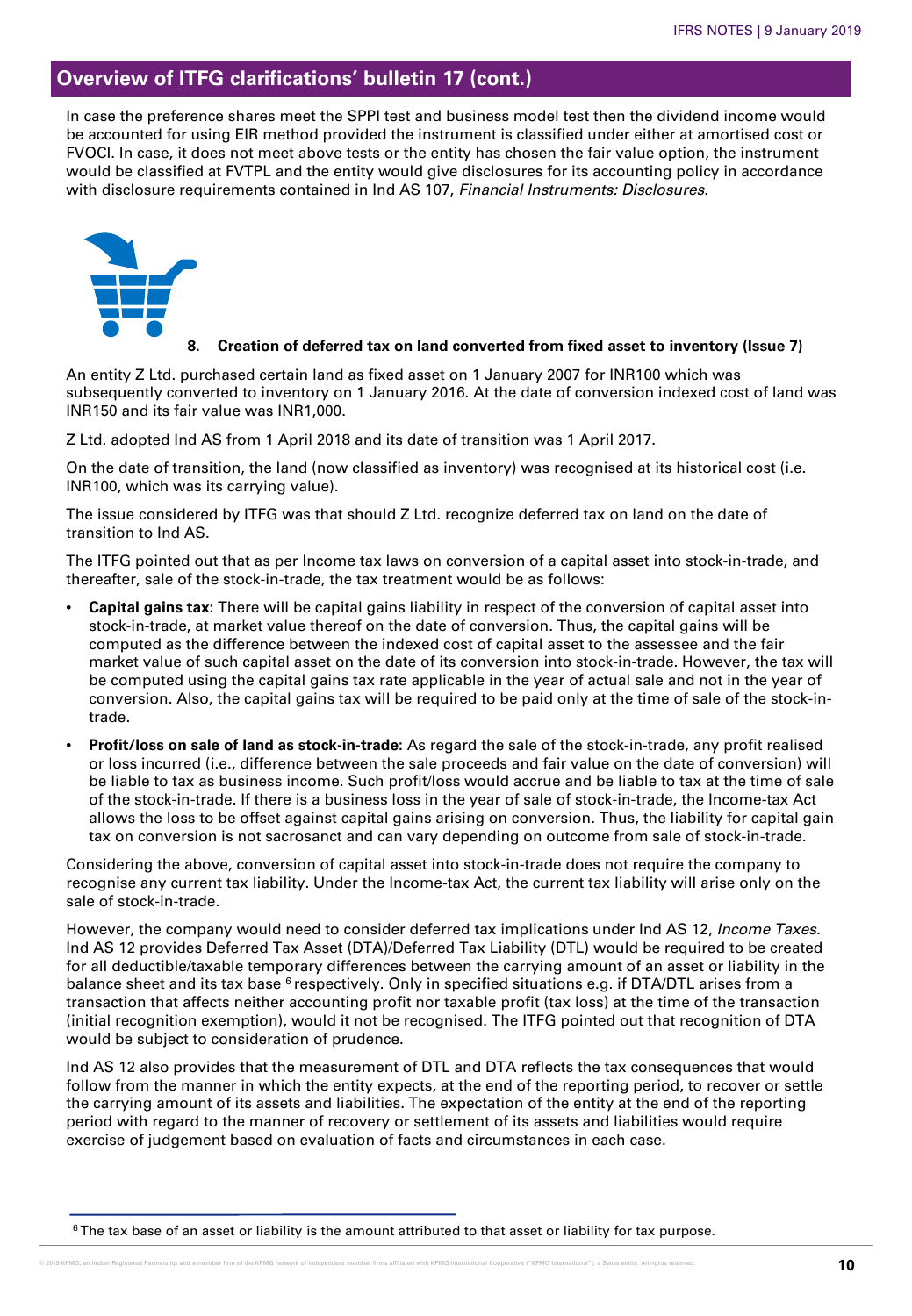Accordingly, ITFG clarified as below:

- a) On the date of transition to Ind AS (1 April 2017), a deductible temporary difference existed for Z Ltd. arising out of the carrying amount of asset (which is INR100 as on 1 January 2016) and its tax base (which is INR150 as on 1 January 2016, considering indexation benefit). Thus, on the date of transition, the entity would recognise a DTA for the deductible temporary difference of INR50 in the value of land provided it satisfied DTA recognition criteria under Ind AS 12.
- b) The difference between the indexed cost of land on the date of conversion and its fair value, however, would not meet definition of temporary difference under Ind AS 12. Additionally, the business income under the Income-tax Act would be computed as a difference between the sale price of the stock-intrade (i.e. date of actual sale of inventory) and market value of the capital asset on the date of its conversion into stock-in-trade. Hence, such a tax liability would not arise on the date of transition.

# **Our comments**

#### **Classification of interest related to delay in payment of taxes (Issue 8)**

Entities would need to evaluate whether the interest payable for delay in payment of taxes is compensatory in nature for time value of money or penal in nature. Therefore, judgement is required since facts may vary on a case to case basis.

#### **Treatment of export benefits under a scheme of the Government of India (Issue 3)**

The ITFG has clarified that benefits in the form of exemption from payment of taxes and duties on import/export of goods upon fulfilment of certain conditions under a scheme of the Government of India would need to be accounted in accordance with Ind AS 20.

Additionally, ITFG again clarified that the classification of the grant as related to an asset or to income would require exercise of judgement and careful examination of the facts, objective and conditions attached to the scheme. The purpose of the grant and the costs for which the grant is intended to compensate would also be required to be ascertained carefully if it is a government grant, whether it is a grant related to asset or grant related to income and how is the same to be accounted for accordingly.

#### **Debt-equity classification of financial instruments (Issues 9, 10 and 11)**

When determining whether to classify a financial instrument as a financial liability or as equity, an entity should assess the substance of a contractual arrangement rather than its legal form. In assessing the substance of a contractual arrangement, the entity needs to consider all of the terms and conditions of the financial instrument, including relevant laws, regulations and entity's governing charter in effect at the date of classification. Therefore, it is possible for instruments that qualify as equity for legal or regulatory purposes to be classified as liabilities for the purposes of financial reporting.

Further, preference shares issued in foreign currency would not meet the exception outlined for an equity conversion option embedded in a convertible bond denominated in a foreign currency.

#### **Recognition of dividend income on an investment on a debt instrument in the books of the investor (Issue 4)**

In one of its earlier bulletin 8, ITFG has clarified on the above issue. Further clarification has now been provided for entities to carefully consider the business model test and SPPI criterion in order to account for the investment at amortised cost or at FVOCI.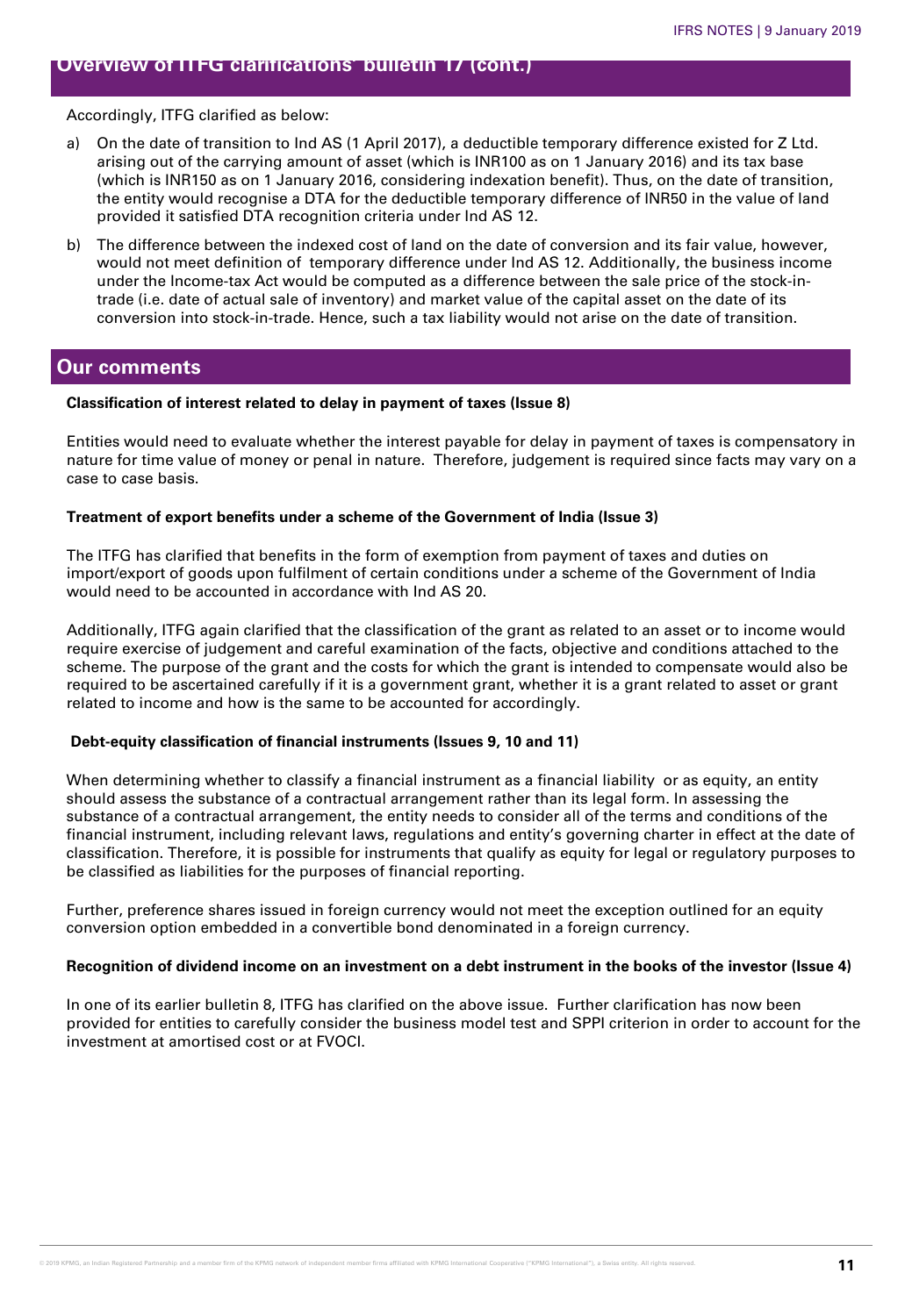# KPMG in India

#### **Ahmedabad**

Commerce House V, 9th Floor, 902, Near Vodafone House, Corporate Road, Prahlad Nagar, Ahmedabad – 380 051. Tel: +91 79 4040 2200

#### **Bengaluru**

Maruthi Info-Tech Centre 11-12/1, Inner Ring Road Koramangala, Bengaluru – 560 071 Tel: +91 80 3980 6000

#### **Chandigarh**

SCO 22-23 (1st Floor), Sector 8C, Madhya Marg, Chandigarh – 160 009. Tel: +91 172 664 4000

#### **Chennai**

KRM Towers, Ground Floor, 1, 2 & 3 Floor, Harrington Road, Chetpet, Chennai – 600 031. Tel: +91 44 3914 5000

#### **Gurugram**

Building No.10, 8th Floor, DLF Cyber City, Phase II, Gurugram, Haryana – 122 002. Tel: +91 124 307 4000

#### **Hyderabad**

Salarpuria Knowledge City, 6th Floor, Unit 3, Phase III, Sy No. 83/1, Plot No 2, Serilingampally Mandal, Ranga Reddy District, Hyderabad – 500 081. Tel: +91 40 6111 6000

#### **Jaipur**

Regus Radiant Centre Pvt Ltd., Level 6, Jaipur Centre Mall, B2 By Pass Tonk Road, Jaipur – 302 018. Tel: +91 141 - 7103224

#### **Kochi**

Syama Business Centre, 3rd Floor, NH By Pass Road, Vytilla, Kochi – 682 019. Tel: +91 484 302 5600

#### **Kolkata**

Unit No. 604, 6th Floor, Tower – 1, Godrej Waterside, Sector – V, Salt Lake, Kolkata – 700 091. Tel: +91 33 4403 4000

#### **Mumbai**

1st Floor, Lodha Excelus, Apollo Mills, N. M. Joshi Marg, Mahalaxmi, Mumbai – 400 011. Tel: +91 22 3989 6000

#### **Noida**

Unit No. 501, 5th Floor, Advant Navis Business Park, Tower-A, Plot# 7, Sector 142, Expressway Noida, Gautam Budh Nagar, Noida – 201 305. Tel: +91 0120 386 8000

#### **Pune**

9th floor, Business Plaza, Westin Hotel Campus, 36/3-B, Koregaon Park Annex, Mundhwa Road, Ghorpadi, Pune – 411 001. Tel: +91 20 6747 7000

#### **Vadodara**

Ocean Building, 303, 3rd Floor, Beside Center Square Mall, Opp. Vadodara Central Mall, Dr. Vikram Sarabhai Marg, Vadodara – 390 023. Tel: +91 265 619 4200

#### **Vijayawada**

Door No. 54-15-18E, Sai Odyssey, Gurunanak Nagar Road, NH 5, Opp. Executive Club, Vijayawada, Krishna District, Andhra Pradesh – 520 008. Tel: +91 0866 669 1000

You can reach out to us for feedback and questions at: **in-fmkpmgifrsinst@kpmg.com**